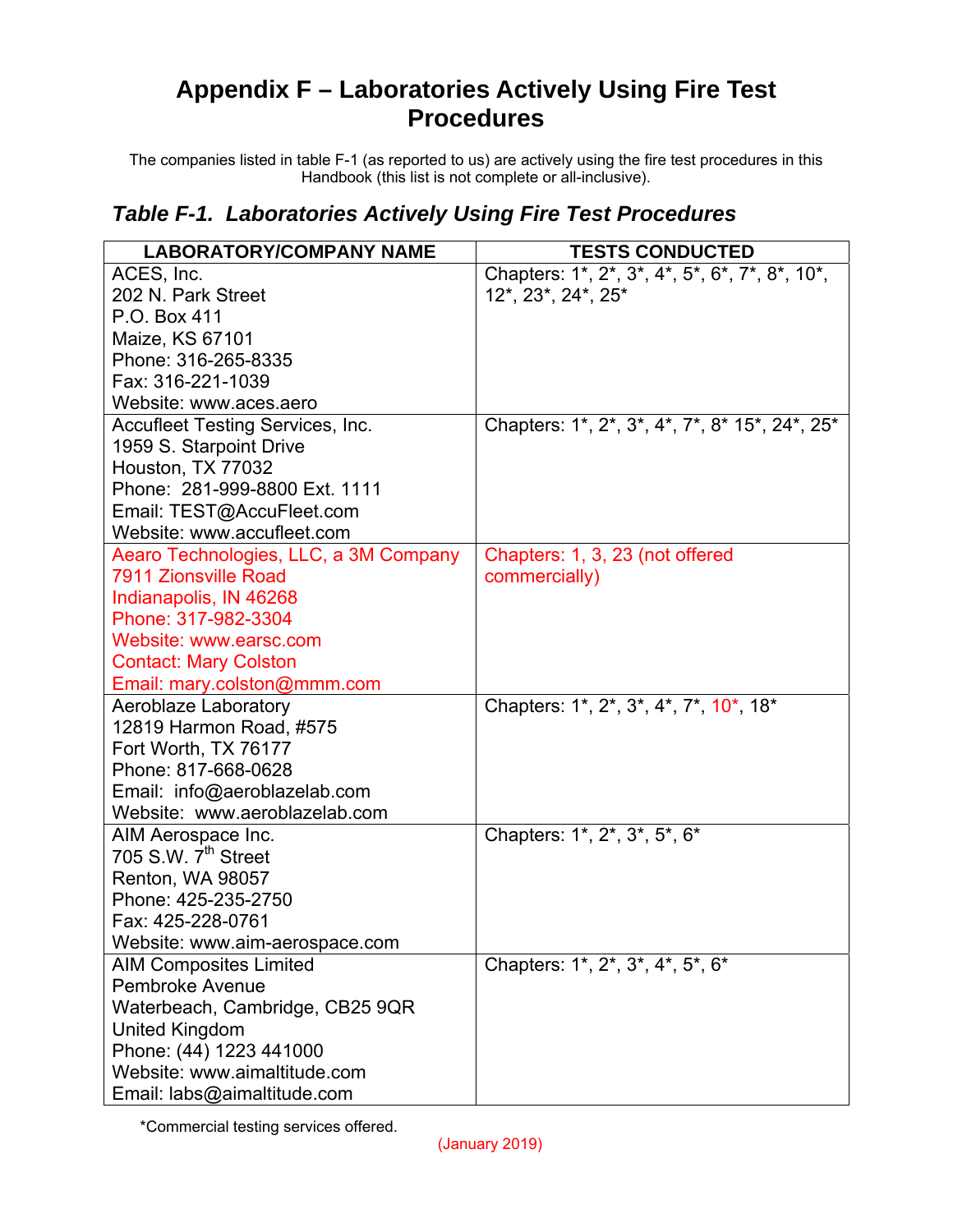| <b>LABORATORY/COMPANY NAME</b>           | <b>TESTS CONDUCTED</b>                         |
|------------------------------------------|------------------------------------------------|
| Air Capital Certification Services, Inc. | Chapters: 1*, 2*, 3*                           |
| 2946 S. Hydraulic Street                 |                                                |
| Wichita, KS 67216                        |                                                |
| Phone: 316-524-4466                      |                                                |
| Fax: 316-524-4455                        |                                                |
| Email: rclossin@lpesionline@com          |                                                |
| Website: www.lpesionline.com             |                                                |
| <b>Airbus Operations GmbH</b>            | Chapters: 1*, 2*, 3*, 4*, 5*, 6*, 7*, 8*, 15*, |
| <b>Department ESCMB2</b>                 | 19*, 23*, 24*                                  |
| Fire Safety & Engineering Test           | Chapters: 11, 12, 13, 14, 25 (not offered      |
| Airbus-Allee 1                           | commercially)                                  |
| 28199 Bremen, Germany                    |                                                |
| Phone: (49) 421 538 6209/4860            |                                                |
| Fax: (49) 421 538 3999/4852              |                                                |
| Website: www.airbus.com                  |                                                |
| <b>Andrew Muirhead &amp; Son Limited</b> | Chapters: 1*, 6*                               |
| 273-289 Dunn Street                      |                                                |
| Glasgow, Scotland, UK G40 3EA            |                                                |
| Phone: (44) (0) 141 554 3724             |                                                |
| Fax: (44) (0) 141 554 4741               |                                                |
| Website: www.muirhead.co.uk              |                                                |
| <b>Blue Flame Laboratory</b>             | Chapters: 1*, 2*, 3*, 4*                       |
| 1612 Lima Drive                          |                                                |
| San Luis Obispo, CA 93405-6815           |                                                |
| Phone: 805-440-0073                      |                                                |
| Email: coleeminger@charter.net           |                                                |
| Boeing - BR&T HB                         | Chapters: 1*, 2*, 3*, 4*                       |
| <b>Boeing Technology Services</b>        |                                                |
| P.O. Box 3707, MC 1W-02                  |                                                |
| Seattle, WA 98124-2207                   |                                                |
| Phone: 206-544-2699                      |                                                |
| Website: www.boeing.com/bts              |                                                |
| Email: bts@boeing.com                    |                                                |
|                                          |                                                |
| Boeing Research and Technology           | Chapters: 1*, 2*, 3*, 4*, 5*, 6*, 9*           |
| <b>Boeing Technology Services</b>        |                                                |
| P.O. Box 3707, MC 1W-02                  |                                                |
| Seattle, WA 98124-2207                   |                                                |
| Phone: 206-544-2699                      |                                                |
| Website: www.boeing.com/bts              |                                                |
| Email: bts@boeing.com                    |                                                |
|                                          |                                                |
| Boeing Test and Evaluation               | Chapters: 7*, 8*, 10*, 12*, 14*, 15*, 24*      |
| <b>Boeing Technology Services</b>        | Chapter: 11 (not commercially available)       |
| P.O. Box 3707, MC 1W-02                  |                                                |
| Seattle, WA 98124-2207                   |                                                |
| Phone: 206-544-2699                      |                                                |
| Website: www.boeing.com/bts              |                                                |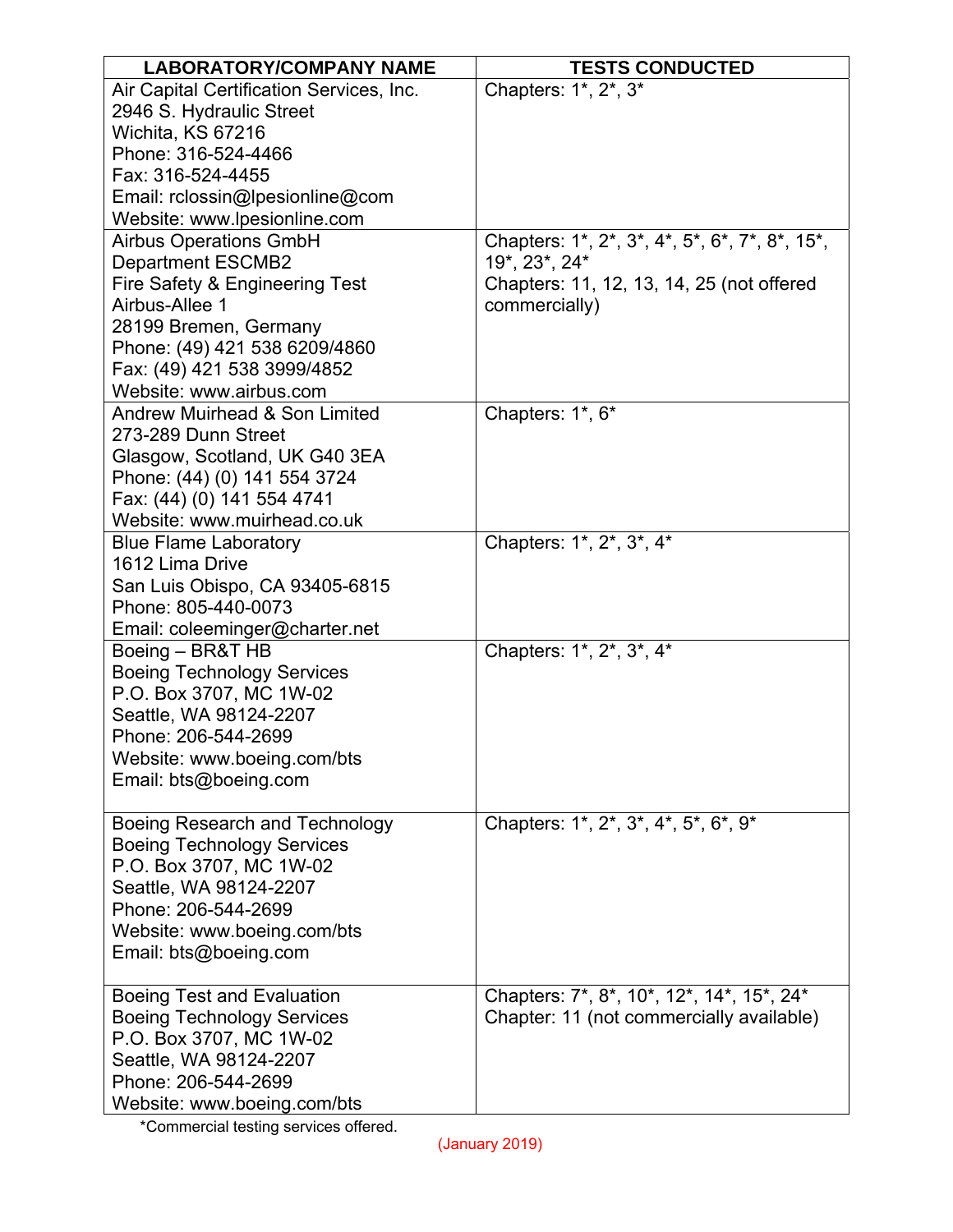| <b>LABORATORY/COMPANY NAME</b>        | <b>TESTS CONDUCTED</b>                         |
|---------------------------------------|------------------------------------------------|
| Email: bts@boeing.com                 |                                                |
| CHESTNUT RIDGE FOAM INC.              | Chapters: 1*, 6*, 7*                           |
| 443 Warehouse Drive                   |                                                |
| Latrobe, PA 15650                     |                                                |
| Phone: 800-234-2734                   |                                                |
| Website: www.chestnutridgefoam.com    |                                                |
|                                       |                                                |
| John R. Colao, Inc.                   | Chapters: 1*, 2*, 3*, 4*                       |
| 1299 Wooden Valley Crossroad          |                                                |
| Napa, CA 94558                        |                                                |
| Phone: 707-425-9666                   |                                                |
| Email: colao@earthlink.net            |                                                |
| <b>CREPIM</b>                         | Chapters: 1*, 2*, 3*, 4*, 6*                   |
| Parc de la Porte Nord                 |                                                |
| Rue Christophe Colomb                 |                                                |
| Bruay-La-Buissiere, France, 62700     |                                                |
| Phone: (33) (0) 3 21 61 64 00         |                                                |
| Fax: (33) (0) 3 21 61 64 01           |                                                |
| Website: www.crepim.fr                |                                                |
| Email: contact@crepim.fr              |                                                |
| CTA, Aeronautical Technologies Center | Chapters: 1*, 2*, 3*, 4*, 5*, 6*, 7*, 8*, 12*  |
| Parque Tecnologico de Alava           | 15*, 23*                                       |
| 01510 Minano, Alava, Spain            |                                                |
| Phone: (34) 945 296 924               |                                                |
| Fax: (34) 945 296 923                 |                                                |
| Website: www.ctaero.com               |                                                |
| Currenta GmbH & Co. OHG               | Chapters: 1*, 5*, 6*                           |
| Chempark, Geb. B411                   |                                                |
| D-51368 Leverkusen, Germany           |                                                |
| Phone: (49) 214 30 34416              |                                                |
| Fax: (49) 214 30 96 34416             |                                                |
| Website: www.fire-testing.eu          |                                                |
| Email: brandtechnologie@currenta.de   |                                                |
| <b>CUSTOM SCIENTIFIC INSTRUMENTS</b>  | Chapters: 1*, 2*, 3*, 4*, 5*, 23*, 24*         |
| INC. - CSI Testing Laboratories       |                                                |
| 1125 Conroy Place                     |                                                |
| <b>Forks Township</b>                 |                                                |
| Easton, PA 18040                      |                                                |
| Phone: 610-923-6500                   |                                                |
| Fax: 610-923-6543                     |                                                |
| Website: www.CSItestlab.com           |                                                |
| <b>DGA Techniques Aeronautiques</b>   | Chapters: 1*, 2*, 3*, 4*, 5*, 6*, 7*, 8*, 12*, |
| Centre d'Essais Aeronautiques de      | 15*, 23*, 24*                                  |
| <b>Toulouse</b>                       |                                                |
| 47 rue Saint-Jean                     |                                                |
| BP 93123                              |                                                |
| 31131 Balma Cedex, France             |                                                |
| Phone: (33) 5 6257 5050/5428          |                                                |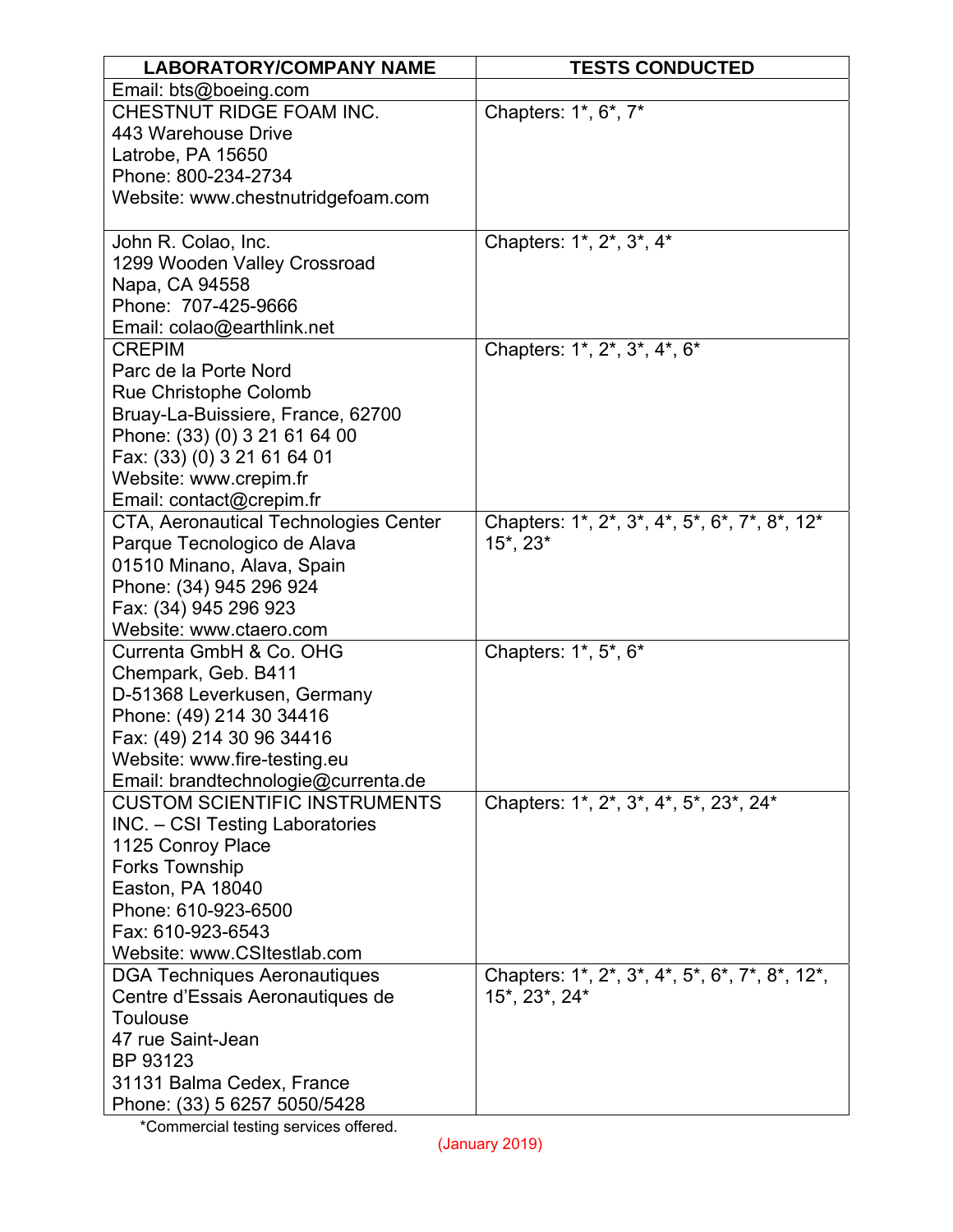| <b>LABORATORY/COMPANY NAME</b>                      | <b>TESTS CONDUCTED</b>                         |
|-----------------------------------------------------|------------------------------------------------|
| Fax: (33) 5 6257 5032                               |                                                |
| <b>DLR-Material Test Center - Fire</b>              | Chapters: 1*, 2*, 3*, 4*, 5*, 6*, 7*, 8*, 10*, |
| Performance                                         | 11*, 12*, 15*, 19*                             |
| Eugen-Saenger-Str. 50                               |                                                |
| 29328 Fassberg, Germany                             |                                                |
| Phone: (49) 551 709 2115                            |                                                |
| Fax: (49) 551 709 12115                             |                                                |
| Duncan Aviation, Inc.                               | Chapters: 1*, 2*, 3*, 4*, 10*                  |
| 15745 S. Airport Road                               |                                                |
| Battle Creek, MI 49015                              |                                                |
| Phone: 269-969-8400                                 |                                                |
| Fax: 269-968-8273                                   |                                                |
| Website: www.duncanaviation.com                     |                                                |
|                                                     |                                                |
| <b>Element Jupiter</b>                              | Chapters: 11*, 12*, 13*, 14*                   |
| 15814 Corporate Circle                              |                                                |
| Jupiter, FL 33178                                   |                                                |
| Phone: 561-776-7339                                 |                                                |
| Fax: 561-776-7344                                   |                                                |
| Website: www.element.com                            |                                                |
| <b>Element Los Angeles</b>                          | Chapters: 1*, 2*, 3*, 4*, 5*, 6*, 19*          |
| <b>1857 Business Center Drive</b>                   |                                                |
| Duarte, CA 91010                                    |                                                |
| Phone: 818-247-4106                                 |                                                |
| Fax: 818-247-4537                                   |                                                |
| Website: www.delsen.com                             |                                                |
| <b>Element Minneapolis</b>                          | Chapters: 1*, 2*, 3*, 4*, 11*, 12*, 13*, 14*   |
| 9725 Girard Avenue South                            |                                                |
| Minneapolis, MN 55431-2621<br>Phone: 1-952-888-7795 |                                                |
| Fax: 952-888-6345                                   |                                                |
| Website:                                            |                                                |
| https://www.elemnent.com/locations/usa/minneapolis  |                                                |
| <b>Embraer Engineering and Technology</b>           | Chapters: 1, 2, 3, 4                           |
| Center                                              |                                                |
| <b>1400 General Aviation Drive</b>                  |                                                |
| Melbourne, FL 32935                                 |                                                |
| Phone: 321-752-8650                                 |                                                |
| Fax: 321-752-3000                                   |                                                |
| Email: russell.wilcken@embraer.com                  |                                                |
| Website: http://embraer.com                         |                                                |
| <b>Embraer Flammability Laboratory</b>              | Chapters: 1, 2, 3, 4, 5, 6, 7, 8, 10, 11, 12,  |
| Av. Brigadeiro Faria Lima, 2170                     | 13, 15, 18, 19, 23, 24 (no tests offered       |
| 12227-901, Sao Jose dos Campos - SP                 | commercially)                                  |
| <b>Brazil</b>                                       |                                                |
| Phone: (55) 12 3927 2049                            |                                                |
| Website: www.embraer.com                            |                                                |
| Exova Canada                                        | Chapters: 1*, 2*, 3*, 6*, 19*                  |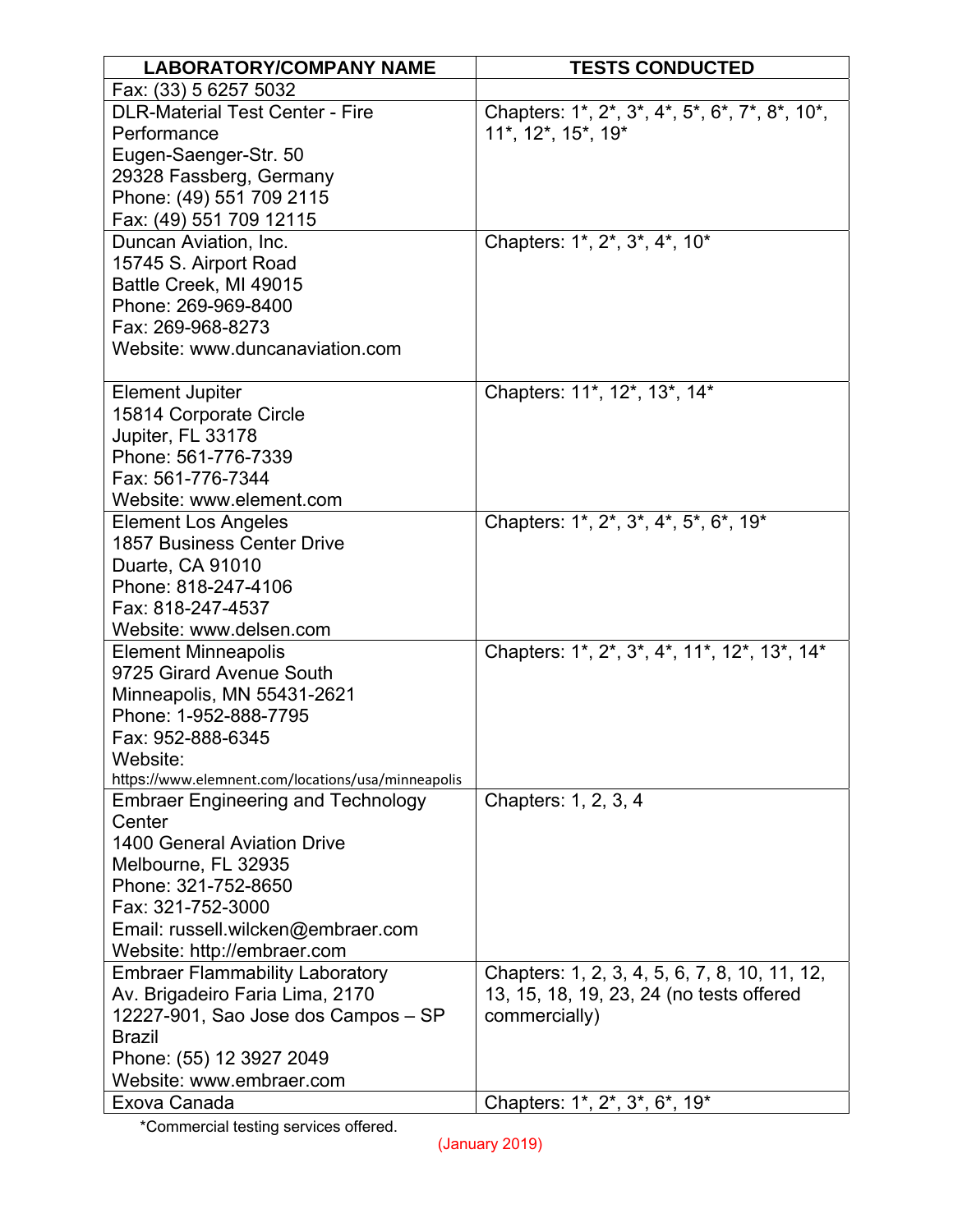| <b>LABORATORY/COMPANY NAME</b>                | <b>TESTS CONDUCTED</b>                   |
|-----------------------------------------------|------------------------------------------|
| 2395 Speakman Drive                           |                                          |
| Mississauga, Ontario                          |                                          |
| Canada L5K 1B3                                |                                          |
| Phone: 905-822-4111                           |                                          |
| Fax: 905-823-1446                             |                                          |
| Website: www.exova.com                        |                                          |
| Email: sales@exova.com                        |                                          |
| Exova GmbH                                    | Chapters: 1*, 2*, 3*, 4*, 6*, 7*         |
| Industriepark Hoechst, Building C 369         |                                          |
| 65926 Frankfurt am Main, Germany              |                                          |
| Phone: (49) (0) 69 3 05 3476                  |                                          |
| Fax: (49) (0) 69 3 05 1 70 71                 |                                          |
| Website: www.exova.com                        |                                          |
| Email: ebh@exova.com                          |                                          |
| Flame-Tek, LLC                                | Chapters: 1*, 2*, 3*, 4*, 23*            |
| 1515 North Center Street, Suite #1            |                                          |
| Lonoke, AR 72086                              |                                          |
| Phone: 208-569-6093                           |                                          |
| Website: www.flame-tek.com                    |                                          |
| Email: brad.shelton@flame-tek.com             |                                          |
| Franklin Products, Inc.                       | Chapter: 1*                              |
| 153 Water Street                              |                                          |
| Torrington, CT 06790                          |                                          |
| Phone: 860-482-0266                           |                                          |
| Fax: 860-482-6759                             |                                          |
| Website: www.franklinproducts.net             |                                          |
| Email: jshailer@franklinproducts.net          |                                          |
| <b>General Plastics Manufacturing Company</b> | Chapters: 1*, 2*, 3*, 5*, 6*, 7*         |
| 4910 Burlington Way                           |                                          |
| Tacoma, WA 98409                              |                                          |
| Phone: 253-473-5000                           |                                          |
| Website: www.generalplastics.com              |                                          |
| Email: tod_maurmann@generalplastics.com       |                                          |
| Greiner aerospace d.o.o.                      | Chapter: 1, 3 (not offered commercially) |
| Goliješnica bb                                |                                          |
| 72230 Žepče, Bosnia and Herzegovina           |                                          |
| Phone: +387 32889 018                         |                                          |
| Fax: +387 32889 017                           |                                          |
| Website: www.greiner-aerospace.com            |                                          |
| Email: office.bih@greiner-aerospace.com       |                                          |
| Greiner aerospace GmbH                        | Chapter: 1, 7 (not offered commercially) |
| Emesbergstrasse 33                            |                                          |
| 4643 Pettenbach, Austria                      |                                          |
| Phone: +43 50 541-23222                       |                                          |
| Fax: +43 50 541-23033                         |                                          |
| Email: office.at@greiner-aerospace.com        |                                          |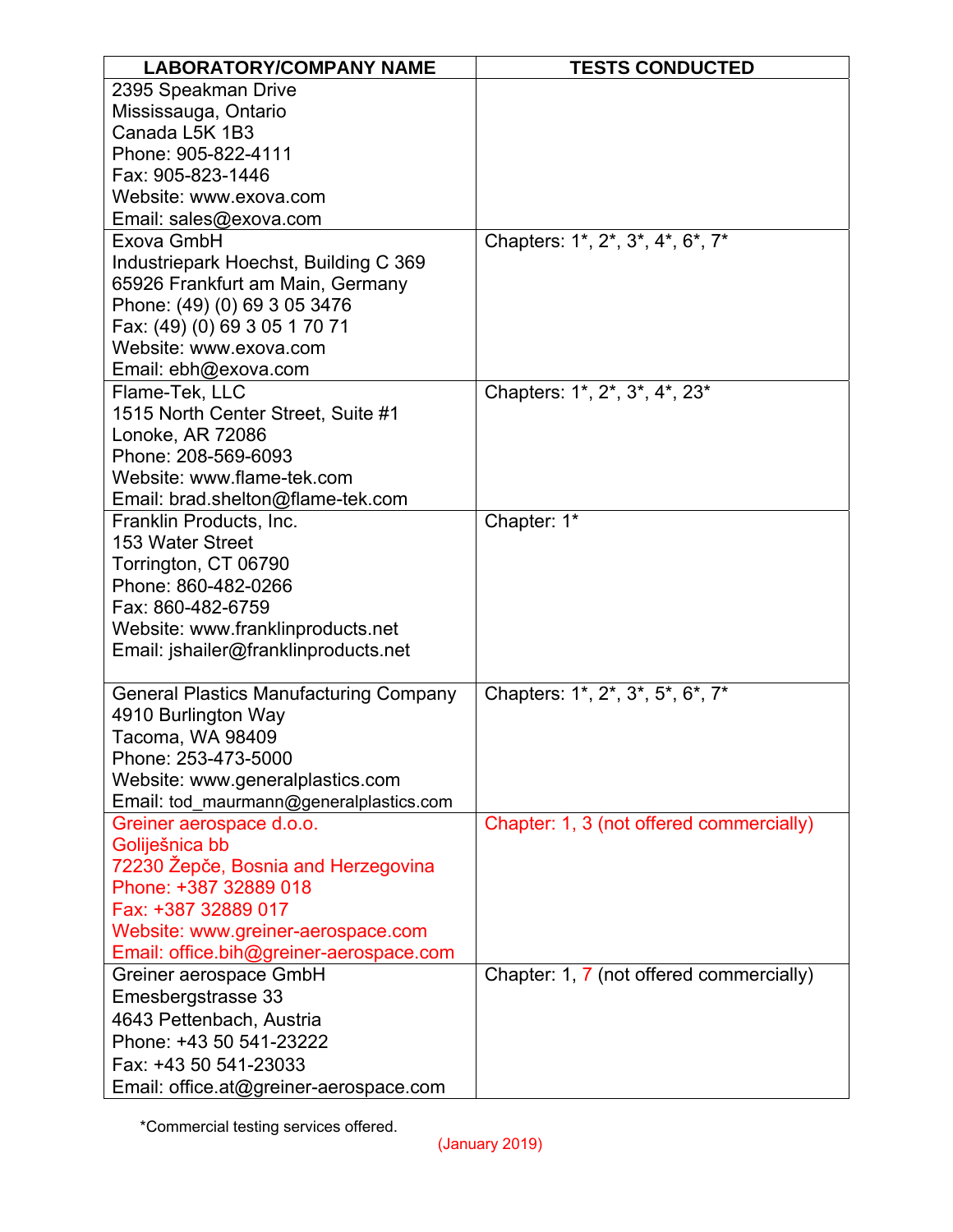| <b>LABORATORY/COMPANY NAME</b>            | <b>TESTS CONDUCTED</b>                |
|-------------------------------------------|---------------------------------------|
| Website: www.greiner-aerospace.com        |                                       |
| Greiner Aerospace Inc.                    | Chapter: 1 (not offered commercially) |
| 7621 Pebble Drive, Building 22            |                                       |
| 76118 Fort Worth, TX, USA                 |                                       |
| Phone: +1 817 686 3100                    |                                       |
| Fax: +1 817 686 3199                      |                                       |
| Website: www.greiner-aerospace.com        |                                       |
| Email: office.us@greiner-aerospace.com    |                                       |
| Greiner Aerospace CZ spol s r.o.          | Chapter: 1 (not offered commercially) |
| Komenského 895                            |                                       |
| 340 22 Nýrsko, Czech Republic             |                                       |
| Phone: +420 376 804 120                   |                                       |
| Fax: +420 376 804                         |                                       |
| Website: www.greiner-aerospace.com        |                                       |
| Email: office.cz@greiner-aerospace.com    |                                       |
| Greiner Aerospace (Shanghai) Ltd.         | Chapter: 1 (not offered commercially) |
| Building 13/C2, No. 260, Liancao Rd,      |                                       |
| Minhang District, Shanghai 201108         |                                       |
| P.R. China                                |                                       |
| Phone: +86 21 6434 0300                   |                                       |
| Fax: +86 21 6434 5550                     |                                       |
| Website: www.greiner-aerospace.com        |                                       |
| Email: office.cn@greiner-aerospace.com    |                                       |
| <b>HAECO Americas Cabin Solutions</b>     | Chapters: 1*, 3*, 4*, 5*, 6*, 7*      |
| 5568 Gumtree Road                         |                                       |
| Winston-Salem, NC 27107                   |                                       |
| Phone: 336-464-0122                       |                                       |
| Website: www.haeco.aero                   |                                       |
| Heath Tecna Inc.<br>3225 Woburn Street    | Chapters: 1*, 2*, 3*, 4*, 5*, 6*      |
| Bellingham, WA 98226                      |                                       |
| Phone: 360-738-2005                       |                                       |
| Fax: 360-715-3999                         |                                       |
| Herb Curry Inc.                           | Chapters: 1*, 2*, 3*, 5*, 6*          |
| 1701 Leonard Road                         |                                       |
| P.O. Box 753                              |                                       |
| Mt. Vernon, IN 47620                      |                                       |
| Phone: 812-838-6703                       |                                       |
| Fax: 812-838-6712                         |                                       |
|                                           |                                       |
| <b>INDUSTRIAL NEOTEX S.A.</b>             | Chapters: 1*, 7*                      |
| C/Forjadores,                             |                                       |
| Parcela 17-11 Pol. Ind. Prado del Espino  |                                       |
| Boadilla del Monte (Madrid), 28660, Spain |                                       |
| Phone: (34) 916 324 391                   |                                       |
| Fax: (34) 916 324 284                     |                                       |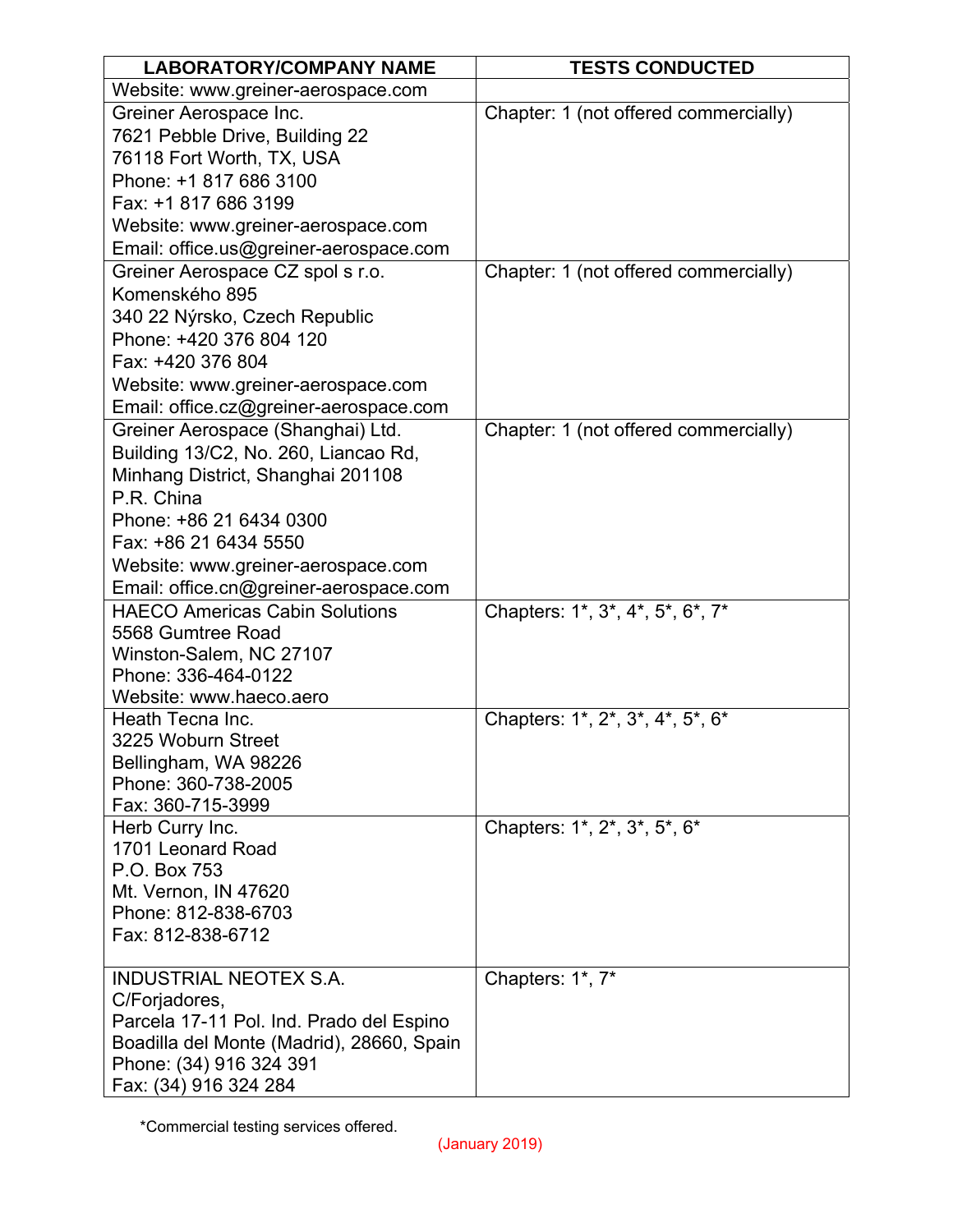| <b>LABORATORY/COMPANY NAME</b>                               | <b>TESTS CONDUCTED</b>                         |
|--------------------------------------------------------------|------------------------------------------------|
| Website: www.neotex.com                                      |                                                |
| Email: aha@neotex.com                                        |                                                |
| <b>ISOVOLTA AG</b>                                           | Chapters: 1*, 2*, 3*, 5*, 6*                   |
| 2355 Wiener Neudorf                                          |                                                |
| Austria                                                      |                                                |
| Phone: (43) 5 9595 9305                                      |                                                |
| Fax: (43) 5 9595 79305                                       |                                                |
| Website: www.isovolta.com                                    |                                                |
| Isovolta, Inc.                                               | Chapters: 1*, 2*, 5*, 6*                       |
| <b>495 Territorial Street</b>                                |                                                |
| P.O. Box 287                                                 |                                                |
| Harrisburg, OR 97446                                         |                                                |
| Phone: 541-995-6395                                          |                                                |
| Fax: 541-995-8425                                            |                                                |
| Website: www.isovolta-or.us                                  |                                                |
| Jamco Singapore Pte Ltd                                      | Chapters: 1*, 2*, 3*, 5*, 6*, 7*, 23*          |
| No. 8 Loyang Lane                                            |                                                |
| Singapore 508915                                             |                                                |
| Phone: (65) 6417 0560                                        |                                                |
| Fax: (65) 6542 0248                                          |                                                |
| Website: www.sinjam.com.sg                                   |                                                |
| <b>Krueger Testing and Consulting</b>                        | Chapters: 1*, 2*, 3*, 4*, 5*, 6*, 23*          |
| 14402 E. Goodwin Road                                        |                                                |
| Stanwood, WA 98292<br>Phone: 360-631-6167                    |                                                |
|                                                              |                                                |
| Website: www.kruegerflam.com<br>Email: keith@kruegerflam.com |                                                |
| <b>Lantal Textiles AG</b>                                    | Chapters: 1*, 2*, 3*, 5*, 6*, 7* 18*           |
| Dorfgasse 5                                                  |                                                |
| P.O. Box 1330                                                |                                                |
| 4900 Langenthal, Switzerland                                 |                                                |
| Phone: (41) 62 916 71 60                                     |                                                |
| Website: www.lantal.com                                      |                                                |
| Email: sales@lantal.ch                                       |                                                |
| Lantal Textiles AG - Branch                                  | Chapters: 1*, 2*, 3*, 4*, 5*, 6*, 7*           |
| International Airport Abu Dhabi                              |                                                |
| Airports Business City,                                      |                                                |
| <b>Business Center, Executive Desk No. 18</b>                |                                                |
| <b>United Arab Emirates</b>                                  |                                                |
| Phone: (41) 62 916 71 60                                     |                                                |
| Website: www.lantal.com                                      |                                                |
| Email: sales@lantal.ch                                       |                                                |
| L.E.F.A.E. (Laboratoire d'essais feu                         | Chapters: 1*, 2*, 3*, 4*, 5*, 6*, 7*, 8*, 11*, |
| aéronautiques et életriques                                  | 12*, 13*, 14*, 18*, 20*, 24*                   |
| 9 Route du Dome                                              |                                                |
| 69630 Chaponost, France                                      |                                                |
| Phone: (33) 43 720 1917                                      |                                                |
| Fax: (33) 43 720 1910                                        |                                                |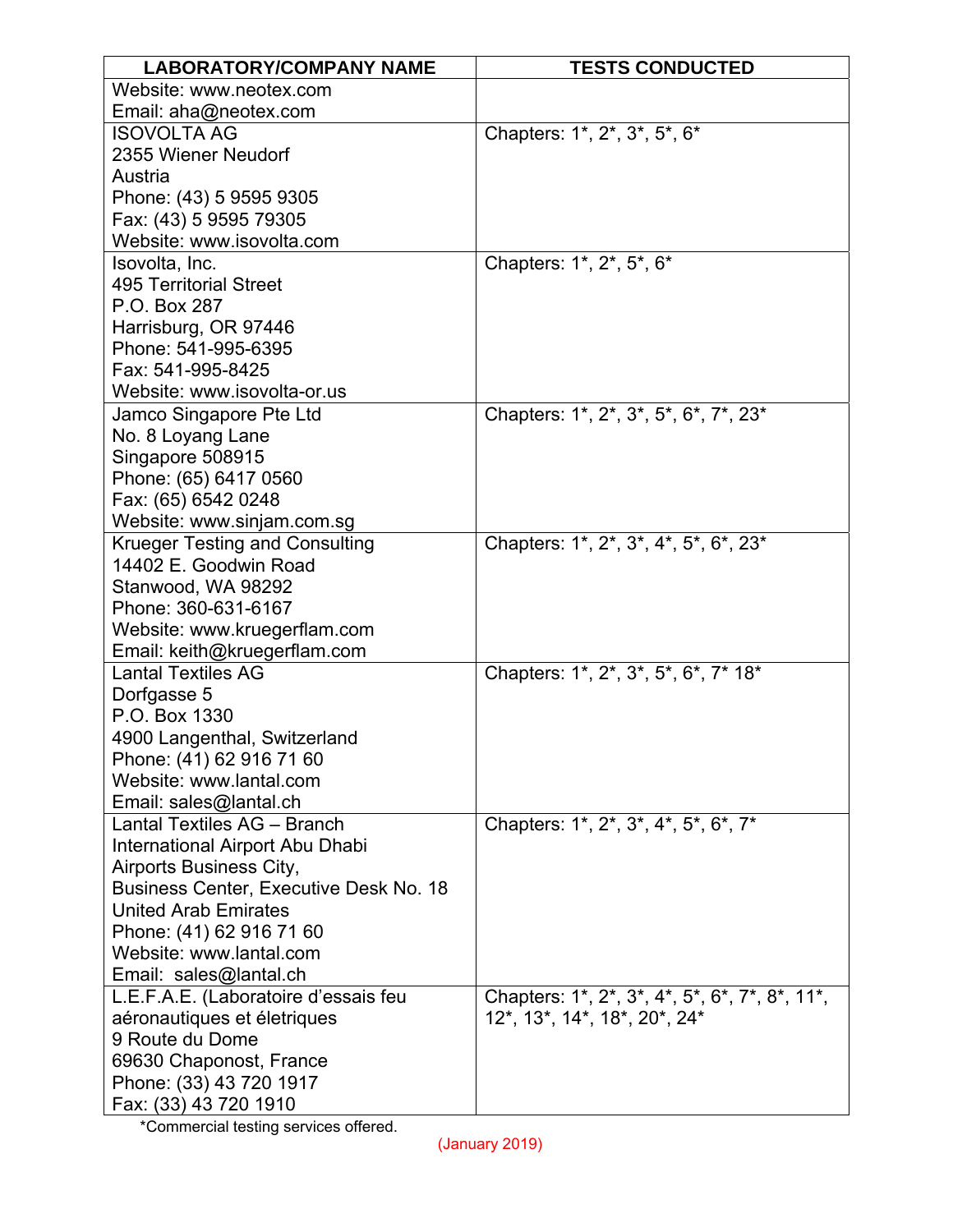| <b>LABORATORY/COMPANY NAME</b>                                     | <b>TESTS CONDUCTED</b>                         |
|--------------------------------------------------------------------|------------------------------------------------|
| Website: www.lab-lefae.com                                         |                                                |
| Email: a.gutierrez@lab-lefae.com                                   |                                                |
| Lufthansa Technik AG                                               | Chapters: 1*, 2*, 3*, 4*, 5*, 10* 18*          |
| <b>Central Laboratory Services</b>                                 |                                                |
| <b>Materials Flammability Test Center</b>                          |                                                |
| <b>HAM TQ/M-C</b>                                                  |                                                |
| Weg beim Jaeger 193                                                |                                                |
| 22335 Hamburg, Germany                                             |                                                |
| Phone: (49) 40 5070 3792                                           |                                                |
| URL: www.Lufthansa-                                                |                                                |
| technik.com/de/laboratory-services                                 |                                                |
| Email: laboratoryservices@lht.dlh.de                               |                                                |
| MTI Polyfab, a 3M Company                                          | Chapters: 1* 23*, 24*                          |
| 7381 Pacific Circle                                                |                                                |
| Mississauga, L5T 2A4, Ontario, Canada                              |                                                |
| Phone: 905-564-9700 x7280                                          |                                                |
| Fax: 905-564-8886                                                  |                                                |
| Website: www.mmm.com                                               |                                                |
| Contact: Tatjana Stecenko                                          |                                                |
| Email: tstecenko@mmm.com                                           |                                                |
| Parker Hannifin Corporation-Stratoflex<br><b>Products Division</b> | Chapter: 11 (not offered commercially)         |
| 2575 West 5 <sup>th</sup> Street                                   |                                                |
| Jacksonville, FL 32254                                             |                                                |
| Phone: 904-389-3400                                                |                                                |
| Fax: 904-384-5874                                                  |                                                |
| Parker Hannifin Corporation-Stratoflex                             | Chapter: 11 (not offered commercially)         |
| <b>Products Division</b>                                           |                                                |
| 220 Roberts Cutoff Road                                            |                                                |
| Fort Worth, TX 76114                                               |                                                |
| Phone: 817-738-6543                                                |                                                |
| Fax: 817-738-9920                                                  |                                                |
| <b>Resonate Testing Limited</b>                                    | Chapters: 1*, 2*, 3*, 4*, 7*, 8*, 11*, 12*,    |
| Unit 1, Bridge Technology Park                                     | 24*, 25*                                       |
| Carnagat Lane                                                      |                                                |
| Newry, BT35 8XF                                                    |                                                |
| <b>United Kingdom</b>                                              |                                                |
| Phone: 44 (0) 2890 736 390                                         |                                                |
| Website: www.resonatetesting.com                                   |                                                |
| Email: info@resonatetesting.com                                    |                                                |
| <b>RESCOLL Technical Centre of Materials</b>                       | Chapters: 1*, 2*, 3*, 4*, 5*, 6*, 7*, 8*, 12*, |
| 8 Allee Geoffroy St, Hilaire                                       | $23*$                                          |
| 33615 Pessac, France                                               |                                                |
| Phone: (33) 547 74 69 00                                           |                                                |
| Website: www.rescoll.fr                                            |                                                |
| Email: rescoll@rescoll.com                                         |                                                |
| Schneller Inc. Corporate Office                                    | Chapters: 1*, 5*, 6*                           |
| 6019 Powdermill Road                                               |                                                |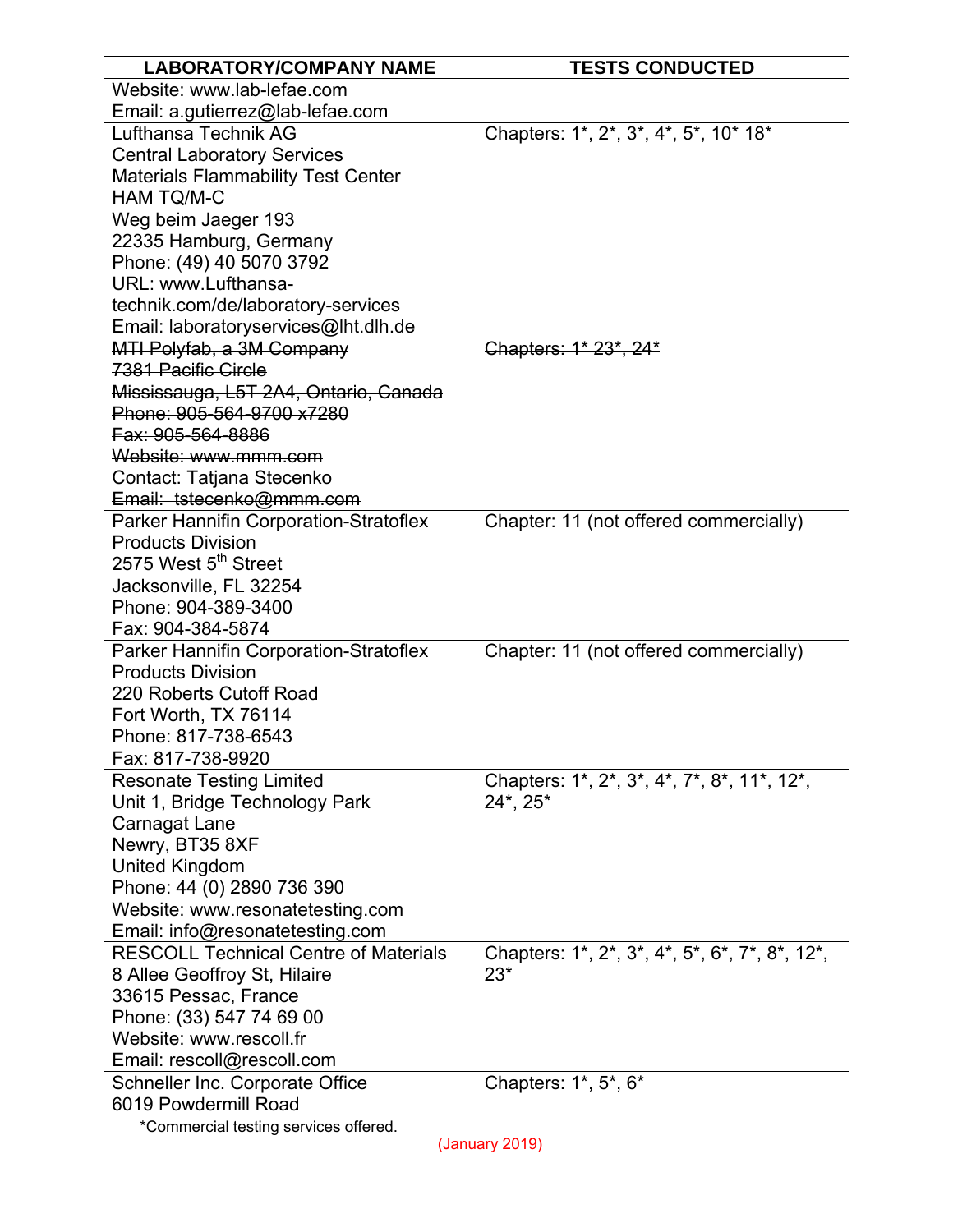| <b>LABORATORY/COMPANY NAME</b>                      | <b>TESTS CONDUCTED</b>                                                                                                          |
|-----------------------------------------------------|---------------------------------------------------------------------------------------------------------------------------------|
| Kent, OH 44240                                      |                                                                                                                                 |
| Phone: 330-676-7156                                 |                                                                                                                                 |
| Fax: 330-673-6374                                   |                                                                                                                                 |
| Website: www.schneller.com                          |                                                                                                                                 |
| <b>SGS Govmark Testing Services Inc.</b>            | Chapters: 1*, 2*, 3*, 4*, 5*, 6*, 7*, 8*, 12*,                                                                                  |
| 96 Allen Boulevard, Suite D                         | 14*, 15*, 18*, 19*, 23*, 24*, 25*                                                                                               |
| Farmingdale, NY 11735-5626                          |                                                                                                                                 |
| Phone: 631-293-8944                                 |                                                                                                                                 |
| Fax: 631-293-8956                                   |                                                                                                                                 |
| Website: www.govmark.com                            |                                                                                                                                 |
| <b>Sibir Technics LLC</b>                           | Chapters: 1*, 2*, 3*, 4*, 7*                                                                                                    |
| <b>Flammability Test Laboratory</b>                 |                                                                                                                                 |
| Ob Town-2, Novosibirsk Region                       |                                                                                                                                 |
| Russian Federation, 633102                          |                                                                                                                                 |
| Phone: +7 (383) 3599 013                            |                                                                                                                                 |
| Fax: +7 (383) 3599 048                              |                                                                                                                                 |
| Website: www.engineering.-ru.com                    |                                                                                                                                 |
| Email: FTL@e-mro.aero                               |                                                                                                                                 |
| Skandia, Inc.                                       | Chapters: 1*, 2*, 3*, 4*, 5*, 6*, 7*, 9*, 10*,                                                                                  |
| 5000 North Highway 251                              | 19*, 23*                                                                                                                        |
| Davis Junction, IL 61020                            |                                                                                                                                 |
| Phone: 815-393-4600                                 |                                                                                                                                 |
| Fax: 815-393-3501                                   |                                                                                                                                 |
| Website: www.skandia-inc.com                        |                                                                                                                                 |
| Starr Aircraft Products, Inc.                       | Chapters: 1*, 7*                                                                                                                |
| 5236 North Hwy 1417                                 |                                                                                                                                 |
| Sherman, TX 75092                                   |                                                                                                                                 |
| Phone: 903-893-1106                                 |                                                                                                                                 |
| Fax: 903-893-0551                                   |                                                                                                                                 |
| Website: www.starraircraft.com                      |                                                                                                                                 |
| Email: bstrobl@starraircraft.com                    |                                                                                                                                 |
| <b>Tapis Corporation</b>                            | Chapters: 1*, 2*, 3*, 4*, 5*, 6*                                                                                                |
| 1121 Roundtable Drive                               |                                                                                                                                 |
| Dallas, TX 75247                                    |                                                                                                                                 |
| Phone: 214-631-9700                                 |                                                                                                                                 |
| Website: www.tapiscorp.com                          |                                                                                                                                 |
| Email: info@tapiscorp.com                           |                                                                                                                                 |
| <b>Test Center of Civil Aviation Administration</b> | Chapters: 1*, 2*, 3*, 4*, 5*, 6*, 7*, 8*, 10*,                                                                                  |
| of China (CAAC)                                     | 12*, 15*, 18*, 19*, 23*, 24*                                                                                                    |
| No. 17, South Section 2, 2 <sup>nd</sup> Ring Road  |                                                                                                                                 |
| Chengdu, P.R. China 610041                          |                                                                                                                                 |
| Phone: 0086-28-64456066, or 0086-28-                |                                                                                                                                 |
| 64456022                                            |                                                                                                                                 |
| Fax: 0086-28-64456010                               |                                                                                                                                 |
| Website: www.fccc.org.cn                            |                                                                                                                                 |
| Testcorp                                            | Chapters: 1 <sup>*</sup> , 2 <sup>*</sup> , 3 <sup>*</sup> , 4 <sup>*</sup> , 5 <sup>*</sup> , 6 <sup>*</sup> , 23 <sup>*</sup> |
| 24662 Rhea Drive                                    |                                                                                                                                 |
| *Commercial tecting censices offered                |                                                                                                                                 |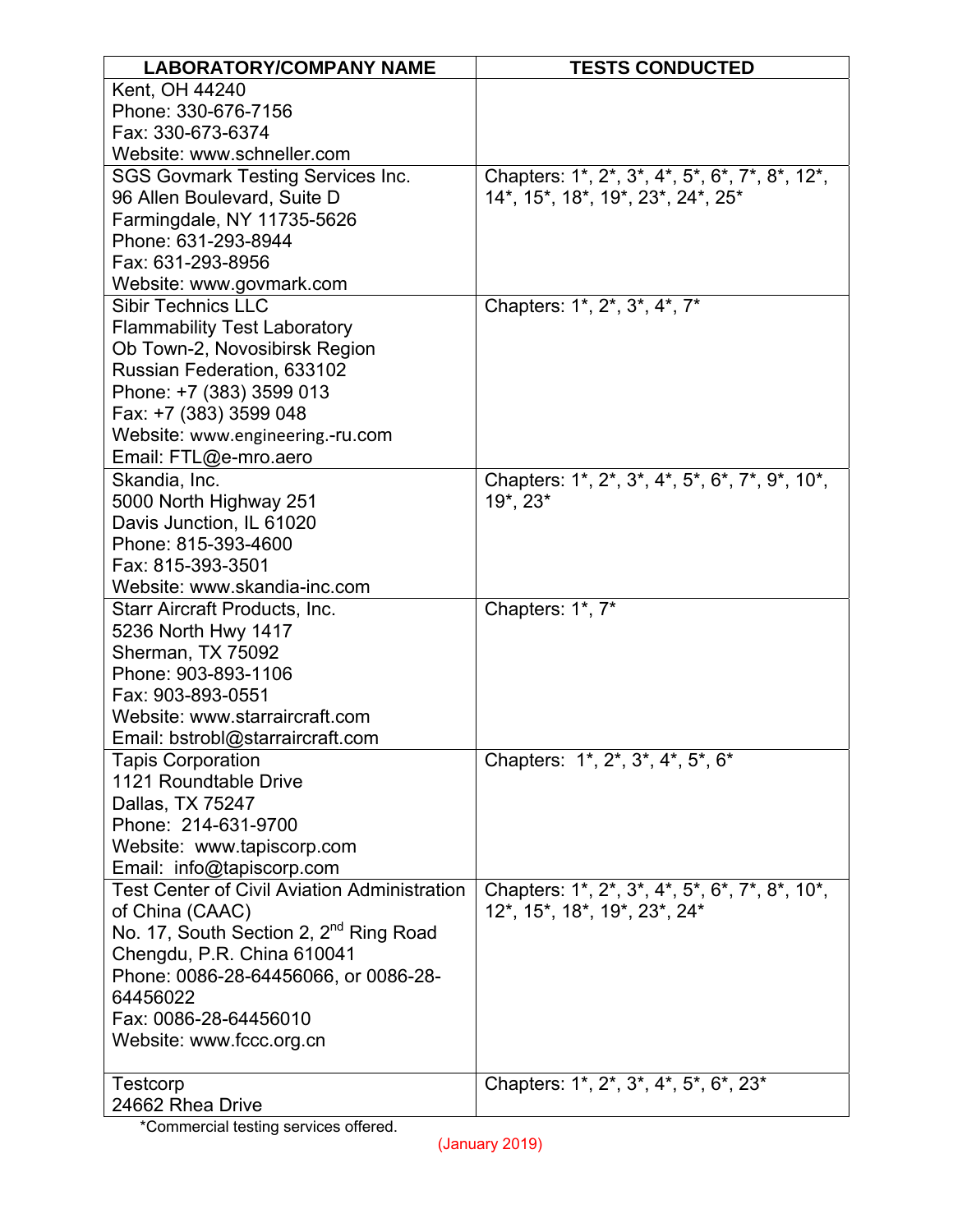| <b>LABORATORY/COMPANY NAME</b>                                                                                                                                                                                                                                                                                                                                                                                                                                                                                                                                                                                                                                                                                                                                                                                    | <b>TESTS CONDUCTED</b>                                                                                                                      |
|-------------------------------------------------------------------------------------------------------------------------------------------------------------------------------------------------------------------------------------------------------------------------------------------------------------------------------------------------------------------------------------------------------------------------------------------------------------------------------------------------------------------------------------------------------------------------------------------------------------------------------------------------------------------------------------------------------------------------------------------------------------------------------------------------------------------|---------------------------------------------------------------------------------------------------------------------------------------------|
| Mission Viejo, CA 92691                                                                                                                                                                                                                                                                                                                                                                                                                                                                                                                                                                                                                                                                                                                                                                                           |                                                                                                                                             |
| Phone: 949-859-3569                                                                                                                                                                                                                                                                                                                                                                                                                                                                                                                                                                                                                                                                                                                                                                                               |                                                                                                                                             |
| Website: www.testcorp.net                                                                                                                                                                                                                                                                                                                                                                                                                                                                                                                                                                                                                                                                                                                                                                                         |                                                                                                                                             |
| Email: jnauman@testcorp.net or                                                                                                                                                                                                                                                                                                                                                                                                                                                                                                                                                                                                                                                                                                                                                                                    |                                                                                                                                             |
| mnauman@testcorp.net                                                                                                                                                                                                                                                                                                                                                                                                                                                                                                                                                                                                                                                                                                                                                                                              |                                                                                                                                             |
| Triumph Composite Systems, Inc.                                                                                                                                                                                                                                                                                                                                                                                                                                                                                                                                                                                                                                                                                                                                                                                   | Chapters: 1*, 2*, 23*                                                                                                                       |
| 1514 S. Flint Road                                                                                                                                                                                                                                                                                                                                                                                                                                                                                                                                                                                                                                                                                                                                                                                                |                                                                                                                                             |
| Spokane, WA 99219                                                                                                                                                                                                                                                                                                                                                                                                                                                                                                                                                                                                                                                                                                                                                                                                 |                                                                                                                                             |
| Phone: 509-623-8100                                                                                                                                                                                                                                                                                                                                                                                                                                                                                                                                                                                                                                                                                                                                                                                               |                                                                                                                                             |
|                                                                                                                                                                                                                                                                                                                                                                                                                                                                                                                                                                                                                                                                                                                                                                                                                   |                                                                                                                                             |
|                                                                                                                                                                                                                                                                                                                                                                                                                                                                                                                                                                                                                                                                                                                                                                                                                   |                                                                                                                                             |
|                                                                                                                                                                                                                                                                                                                                                                                                                                                                                                                                                                                                                                                                                                                                                                                                                   |                                                                                                                                             |
|                                                                                                                                                                                                                                                                                                                                                                                                                                                                                                                                                                                                                                                                                                                                                                                                                   |                                                                                                                                             |
|                                                                                                                                                                                                                                                                                                                                                                                                                                                                                                                                                                                                                                                                                                                                                                                                                   |                                                                                                                                             |
|                                                                                                                                                                                                                                                                                                                                                                                                                                                                                                                                                                                                                                                                                                                                                                                                                   |                                                                                                                                             |
|                                                                                                                                                                                                                                                                                                                                                                                                                                                                                                                                                                                                                                                                                                                                                                                                                   |                                                                                                                                             |
|                                                                                                                                                                                                                                                                                                                                                                                                                                                                                                                                                                                                                                                                                                                                                                                                                   |                                                                                                                                             |
|                                                                                                                                                                                                                                                                                                                                                                                                                                                                                                                                                                                                                                                                                                                                                                                                                   |                                                                                                                                             |
|                                                                                                                                                                                                                                                                                                                                                                                                                                                                                                                                                                                                                                                                                                                                                                                                                   |                                                                                                                                             |
|                                                                                                                                                                                                                                                                                                                                                                                                                                                                                                                                                                                                                                                                                                                                                                                                                   |                                                                                                                                             |
|                                                                                                                                                                                                                                                                                                                                                                                                                                                                                                                                                                                                                                                                                                                                                                                                                   |                                                                                                                                             |
|                                                                                                                                                                                                                                                                                                                                                                                                                                                                                                                                                                                                                                                                                                                                                                                                                   |                                                                                                                                             |
|                                                                                                                                                                                                                                                                                                                                                                                                                                                                                                                                                                                                                                                                                                                                                                                                                   |                                                                                                                                             |
|                                                                                                                                                                                                                                                                                                                                                                                                                                                                                                                                                                                                                                                                                                                                                                                                                   |                                                                                                                                             |
|                                                                                                                                                                                                                                                                                                                                                                                                                                                                                                                                                                                                                                                                                                                                                                                                                   |                                                                                                                                             |
|                                                                                                                                                                                                                                                                                                                                                                                                                                                                                                                                                                                                                                                                                                                                                                                                                   |                                                                                                                                             |
|                                                                                                                                                                                                                                                                                                                                                                                                                                                                                                                                                                                                                                                                                                                                                                                                                   |                                                                                                                                             |
|                                                                                                                                                                                                                                                                                                                                                                                                                                                                                                                                                                                                                                                                                                                                                                                                                   |                                                                                                                                             |
|                                                                                                                                                                                                                                                                                                                                                                                                                                                                                                                                                                                                                                                                                                                                                                                                                   |                                                                                                                                             |
|                                                                                                                                                                                                                                                                                                                                                                                                                                                                                                                                                                                                                                                                                                                                                                                                                   |                                                                                                                                             |
|                                                                                                                                                                                                                                                                                                                                                                                                                                                                                                                                                                                                                                                                                                                                                                                                                   |                                                                                                                                             |
|                                                                                                                                                                                                                                                                                                                                                                                                                                                                                                                                                                                                                                                                                                                                                                                                                   |                                                                                                                                             |
|                                                                                                                                                                                                                                                                                                                                                                                                                                                                                                                                                                                                                                                                                                                                                                                                                   |                                                                                                                                             |
|                                                                                                                                                                                                                                                                                                                                                                                                                                                                                                                                                                                                                                                                                                                                                                                                                   |                                                                                                                                             |
|                                                                                                                                                                                                                                                                                                                                                                                                                                                                                                                                                                                                                                                                                                                                                                                                                   |                                                                                                                                             |
|                                                                                                                                                                                                                                                                                                                                                                                                                                                                                                                                                                                                                                                                                                                                                                                                                   |                                                                                                                                             |
|                                                                                                                                                                                                                                                                                                                                                                                                                                                                                                                                                                                                                                                                                                                                                                                                                   |                                                                                                                                             |
| Fax: 509-623-8099<br>Website: www.triumphgroup.com<br><b>TTF Aerospace LLC</b><br>4620 B St NW Suite 101<br>Auburn, WA 98001<br>Phone: 253-736-6300<br>Fax: 253-250-6825<br>Website: www.ttfaero.com<br>Email: sales@ttfaero.com<br>University of Cincinnati, Fire Test Center<br>5997 Center Hill Avenue, Building A<br>Cincinnati, OH 45224<br>Phone: 513-641-3041 / 513-556-5743<br>Fax: 513-556-5038<br>Email: firetest@uc.edu<br>Website: http://cfrl.uc.edu/ftc-index.html<br>Vauth & Sohn GmbH<br>Hembser Str. 1<br>33034 Brakel, Germany<br>Phone: (49) 5272 3713-0<br>Fax (49) 5272 6671<br>Website: www.vauth-sohn.com<br>Zodiac Aerospace - Sell GmbH<br>Dr.-Siegfried-Strasse<br>D-35745 Herborn<br>Germany<br>Phone: (49) 2772 707 802<br>Fax: (49) 2772 707 133<br>Website: www.-sell-interiors.com | Chapters: 1*, 2*, 3*, 4*, 5*, 6*, 10*, 19*<br>Chapters: 11, 12<br>Chapters: 1*, 2*, 3*, 4*, 6*, 7*<br>Chapters: 1*, 2*, 3*, 4*, 5*, 6*, 10* |

## AIRCRAFT MATERIALS FIRE TEST HANDBOOK CHAPTERS

Chapter 1: Vertical Bunsen Burner Test for Cabin and Cargo Compartment Materials

Chapter 2: 45-Degree Bunsen Burner Test for Cargo Compartment Liners and Waste Stowage Compartment Materials

Chapter 3: Horizontal Bunsen Burner Test for Cabin, Cargo Compartment, and Miscellaneous Materials